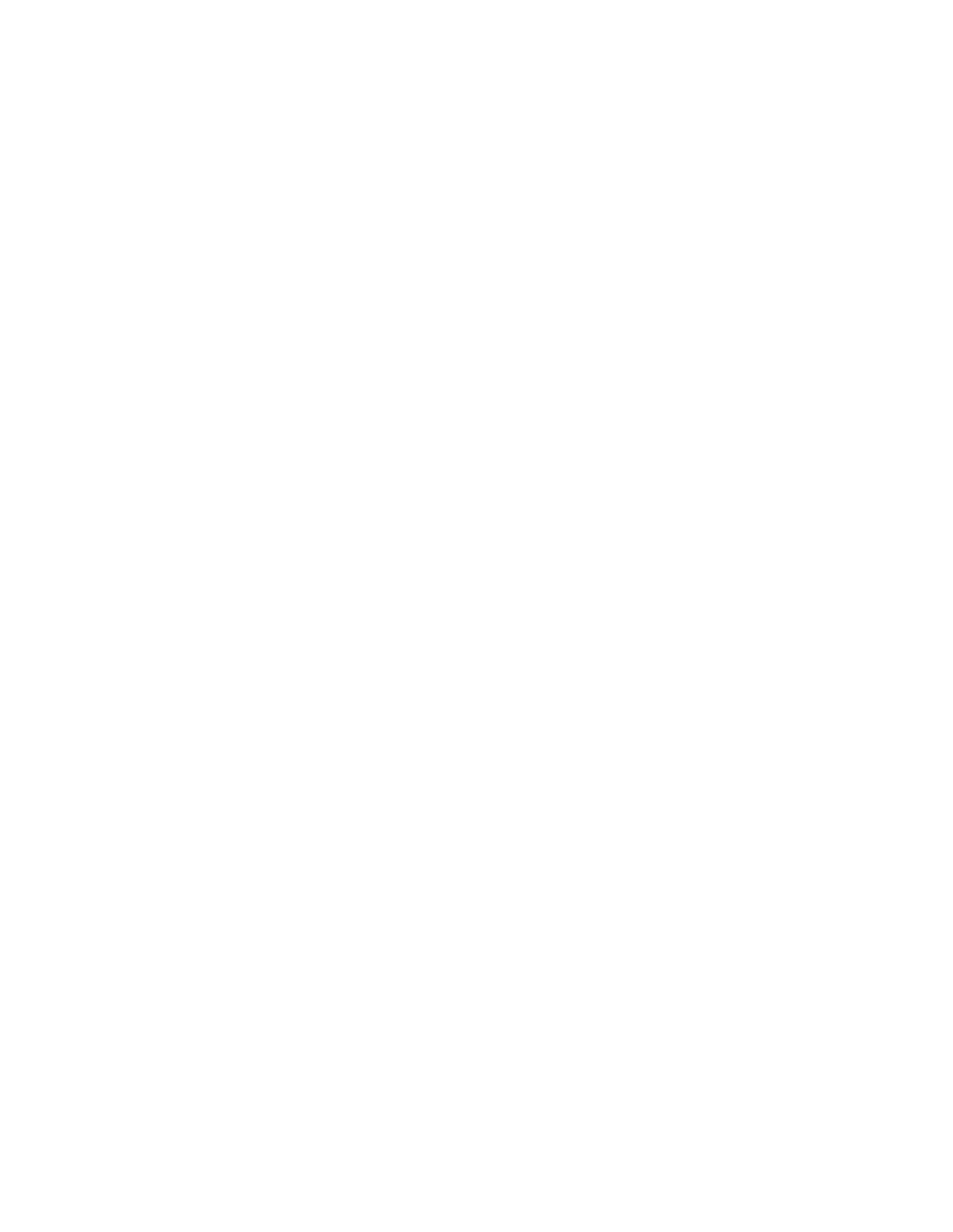| 08:09 | TIME LOCATION<br>POOL ST                                                                                                                                                                                                                                                                                                                          | <u>CALL SOURCE</u><br>NON-EMERGENCY CALL TRESPASSING                                                                                                                                                             | POLICE CALL REASON         | <b>ACTION</b><br><b>REPORT TAKEN</b> |  |
|-------|---------------------------------------------------------------------------------------------------------------------------------------------------------------------------------------------------------------------------------------------------------------------------------------------------------------------------------------------------|------------------------------------------------------------------------------------------------------------------------------------------------------------------------------------------------------------------|----------------------------|--------------------------------------|--|
| 08:21 | <b>RAYMOND ST</b>                                                                                                                                                                                                                                                                                                                                 | NON-EMERGENCY CALL ANIMAL COMPLAINT                                                                                                                                                                              |                            | NO ACTION REQUIRED                   |  |
|       | 08:23 ALFRED ST + UNION ST                                                                                                                                                                                                                                                                                                                        | AGENCY INITIATED<br>60 YEAR-OLD OPERATOR FROM OLD ORCHARD BEACH, ME<br><b>TRAFFIC WARNING: SPEEDING 10-14 MPH OVER LIMIT</b>                                                                                     | TRAFFIC ENFORCEMENT        | <b>WARNING ISSUED</b>                |  |
|       | 08:29 ALFRED ST                                                                                                                                                                                                                                                                                                                                   | AGENCY INITIATED<br>39 YEAR-OLD OPERATOR FROM BIDDEFORD, ME<br><b>TRAFFIC CITATION: FAILING TO PRODUCE EVIDENCE OF VEHICLE INSURANCE</b><br>TRAFFIC CITATION: OPERATE VEHICLE W/O VALID INSPECTION CERTIFICATE   | TRAFFIC ENFORCEMENT        | <b>VSAC ISSUED</b>                   |  |
|       | 08:40 ALFRED ST                                                                                                                                                                                                                                                                                                                                   | AGENCY INITIATED<br>45 YEAR-OLD OPERATOR FROM BIDDEFORD, ME<br><b>TRAFFIC CITATION: FAILING TO PRODUCE EVIDENCE OF VEHICLE INSURANCE</b><br><b>TRAFFIC WARNING: SPEEDING 10-14 MPH OVER LIMIT</b>                | TRAFFIC ENFORCEMENT        | <b>VSAC ISSUED</b>                   |  |
| 08:50 | ALFRED ST + LAMBERT ST AGENCY INITIATED<br>TRAFFIC ENFORCEMENT<br><b>WARNING ISSUED</b><br>18 YEAR-OLD OPERATOR FROM BIDDEFORD, ME<br>TRAFFIC WARNING: OPERATE VEHICLE W/O VALID INSPECTION CERTIFICATE<br>FROM ARUNDEL, ME<br>19 YEAR-OLD WEZ<br>TRAFFIC WARNING: PASS 18 OR OLDER; OPER NOT PROPERLY SECURED IN SEAT BELT 1ST OFFENSE           |                                                                                                                                                                                                                  |                            |                                      |  |
| 08:57 | <b>ALFRED ST</b>                                                                                                                                                                                                                                                                                                                                  | E-911 CALL                                                                                                                                                                                                       | 911 MISUSE                 | SERVICES RENDERED                    |  |
| 08:58 | <b>ALFRED ST</b>                                                                                                                                                                                                                                                                                                                                  | <b>AGENCY INITIATED</b><br>68 YEAR-OLD OPERATOR FROM KENNEBUNK, ME<br><b>TRAFFIC WARNING: FAILURE TO REGISTER VEHICLE</b><br>TRAFFIC WARNING: OPERATE VEHICLE W/O VALID INSPECTION CERTIFICATE                   | TRAFFIC ENFORCEMENT        | WARNING ISSUED                       |  |
|       | 09:07 CENTER ST + ELM ST                                                                                                                                                                                                                                                                                                                          | AGENCY INITIATED<br>32 YEAR-OLD OPERATOR FROM SCARBOROUGH, ME<br><b>TRAFFIC WARNING: FAILING TO NOTIFY STATE OF NAME AND ADDRESS CHANGE</b><br>TRAFFIC WARNING: OPERATE VEHICLE W/O VALID INSPECTION CERTIFICATE | TRAFFIC ENFORCEMENT        | <b>WARNING ISSUED</b>                |  |
|       | 09:16 ELM ST                                                                                                                                                                                                                                                                                                                                      | NON-EMERGENCY CALL ASSAULT                                                                                                                                                                                       |                            | <b>REPORT TAKEN</b>                  |  |
| 09:17 | <b>VSAC ISSUED</b><br>SOUTH ST + MAY ST<br>AGENCY INITIATED<br><b>TRAFFIC ENFORCEMENT</b><br>34 YEAR-OLD OPERATOR FROM BIDDEFORD, ME<br><b>TRAFFIC CITATION: FAILING TO PRODUCE EVIDENCE OF VEHICLE INSURANCE</b><br>TRAFFIC WARNING: FAILING TO NOTIFY STATE OF NAME AND ADDRESS CHANGE<br><b>TRAFFIC WARNING: SPEEDING 10-14 MPH OVER LIMIT</b> |                                                                                                                                                                                                                  |                            |                                      |  |
| 09:27 | SOUTH ST                                                                                                                                                                                                                                                                                                                                          | <b>AGENCY INITIATED</b><br>35 YEAR-OLD OPERATOR FROM WATERBORO, ME<br><b>TRAFFIC WARNING: SPEEDING 10-14 MPH OVER LIMIT</b>                                                                                      | TRAFFIC ENFORCEMENT        | <b>WARNING ISSUED</b>                |  |
| 09:33 | MAY ST + SOUTH ST                                                                                                                                                                                                                                                                                                                                 | <b>AGENCY INITIATED</b><br>55 YEAR-OLD OPERATOR FROM THE VILLAGES, FL<br><b>TRAFFIC WARNING: SPEEDING 10-14 MPH OVER LIMIT</b>                                                                                   | <b>TRAFFIC ENFORCEMENT</b> | WARNING ISSUED                       |  |
|       | <b>BPD Patrol Division's Dispatch Log</b>                                                                                                                                                                                                                                                                                                         | Page 2 of 5                                                                                                                                                                                                      |                            | For: Sunday, November 14, 2021       |  |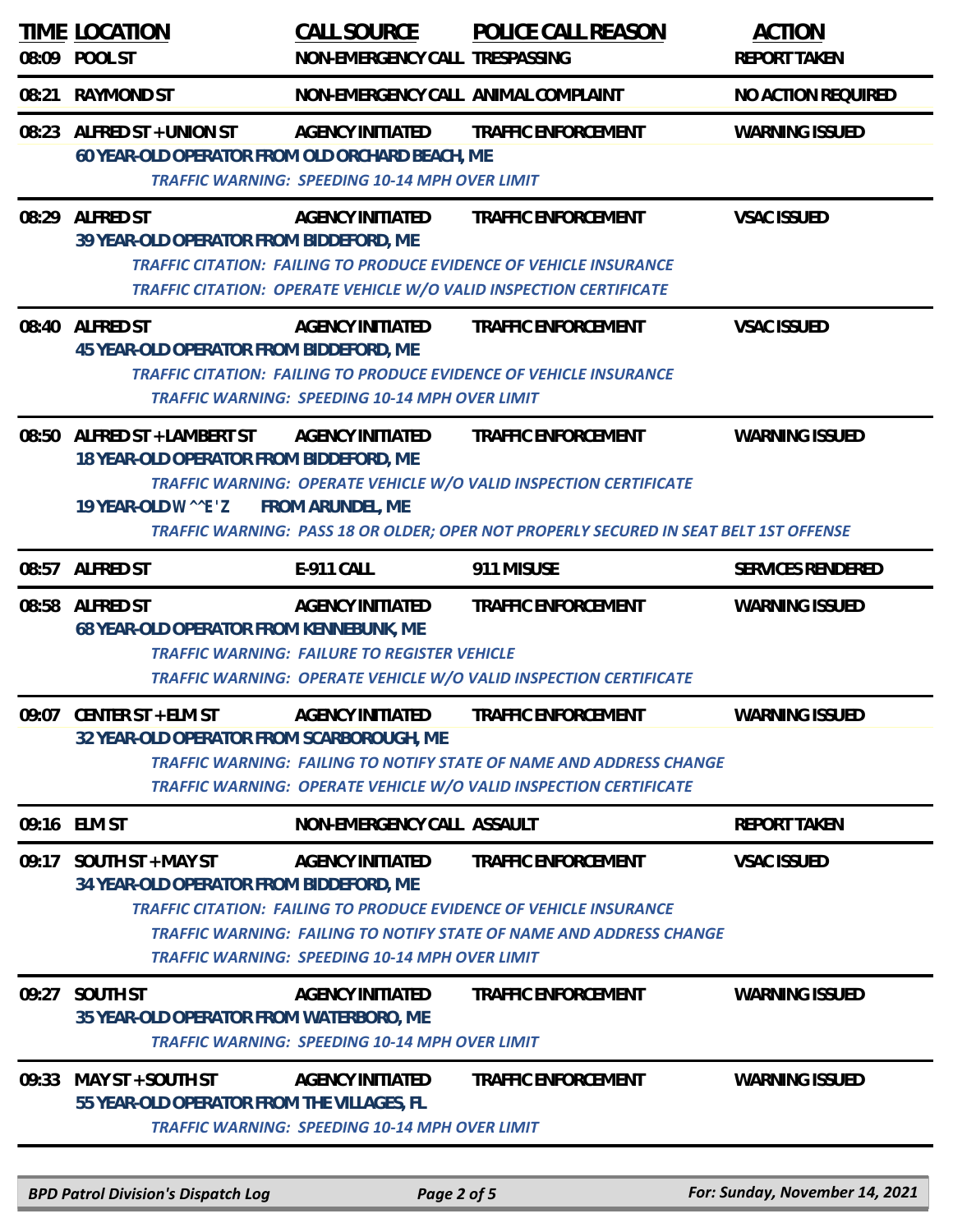|       | <b>TIME LOCATION</b><br>09:43 SOUTH ST + BRIARWOOD DR AGENCY INITIATED                                                                                                                                                                                                                                                                                                                                                                                                      | <b>CALL SOURCE</b>                                                                | <b>POLICE CALL REASON</b><br><b>TRAFFIC ENFORCEMENT</b>                                                                                                                              | <b>ACTION</b><br><b>WARNING ISSUED</b> |  |  |
|-------|-----------------------------------------------------------------------------------------------------------------------------------------------------------------------------------------------------------------------------------------------------------------------------------------------------------------------------------------------------------------------------------------------------------------------------------------------------------------------------|-----------------------------------------------------------------------------------|--------------------------------------------------------------------------------------------------------------------------------------------------------------------------------------|----------------------------------------|--|--|
|       | 30 YEAR-OLD OPERATOR FROM N WATERBORO, ME<br><b>TRAFFIC WARNING: FAILING TO NOTIFY STATE OF NAME AND ADDRESS CHANGE</b><br><b>TRAFFIC WARNING: SPEEDING 1-9 MPH OVER LIMIT</b>                                                                                                                                                                                                                                                                                              |                                                                                   |                                                                                                                                                                                      |                                        |  |  |
| 10:00 | <b>TRIX LN</b>                                                                                                                                                                                                                                                                                                                                                                                                                                                              | <b>E-911 CALL</b>                                                                 | <b>MISSING PERSON</b>                                                                                                                                                                | <b>SERVICES RENDERED</b>               |  |  |
|       | 10:07 SOUTH ST<br>29 YEAR-OLD OPERATOR FROM BIDDEFORD, ME                                                                                                                                                                                                                                                                                                                                                                                                                   | <b>AGENCY INITIATED</b><br><b>TRAFFIC WARNING: SPEEDING 10-14 MPH OVER LIMIT</b>  | <b>TRAFFIC ENFORCEMENT</b><br><b>TRAFFIC WARNING: NEW RESIDENT FAILING TO REGISTER VEHICLE &lt;30 &gt;150 days</b>                                                                   | <b>WARNING ISSUED</b>                  |  |  |
|       | 10:22 SOUTH ST<br>60 YEAR-OLD OPERATOR FROM BIDDEFORD, ME                                                                                                                                                                                                                                                                                                                                                                                                                   | <b>AGENCY INITIATED</b><br><b>TRAFFIC WARNING: SPEEDING 1-9 MPH OVER LIMIT</b>    | <b>TRAFFIC ENFORCEMENT</b>                                                                                                                                                           | <b>WARNING ISSUED</b>                  |  |  |
|       | 10:30 ORCHARD ST<br><b>AGENCY INITIATED</b><br><b>TRAFFIC ENFORCEMENT</b><br><b>SUMMONS ISSUED</b><br>24 YEAR-OLD OPERATOR FROM BIDDEFORD, ME<br><b>TRAFFIC CITATION: OPERATE VEHICLE W/O VALID INSPECTION CERTIFICATE</b><br><b>TRAFFIC CITATION: VIOLATION OF INSTRUCTION PERMIT</b><br>DEFENDANT: STEPHANIE L ROUSSELLE  AGE: 23  RESIDENT OF: BIDDEFORD, ME<br><b>CHARGE: OPERATING WITH SUSPENDED REGISTRATION</b><br><b>TRAFFIC CITATION: PERMITTING UNLAWFUL USE</b> |                                                                                   |                                                                                                                                                                                      |                                        |  |  |
|       | 11:01 RAYMOND ST                                                                                                                                                                                                                                                                                                                                                                                                                                                            | <b>AGENCY INITIATED</b>                                                           | <b>PAPERWORK</b>                                                                                                                                                                     |                                        |  |  |
|       | 11:12 WEST ST + POOL ST                                                                                                                                                                                                                                                                                                                                                                                                                                                     | <b>RADIO</b>                                                                      | <b>VEHICLE CRASH - POLICE ONLY</b>                                                                                                                                                   | <b>STATE FORM TAKEN</b>                |  |  |
|       | 11:33 SOUTH ST + FOX HOLLOW DR AGENCY INITIATED<br>36 YEAR-OLD OPERATOR FROM BIDDEFORD, ME                                                                                                                                                                                                                                                                                                                                                                                  | <b>TRAFFIC WARNING: FAILURE TO REGISTER VEHICLE</b>                               | <b>TRAFFIC ENFORCEMENT</b><br><b>TRAFFIC CITATION: FAILING TO PRODUCE EVIDENCE OF VEHICLE INSURANCE</b><br><b>TRAFFIC CITATION: OPERATE VEHICLE W/O VALID INSPECTION CERTIFICATE</b> | <b>VSAC ISSUED</b>                     |  |  |
|       | 11:34 ELM ST<br><b>CHARGE: VIOLATING CONDITION OF RELEASE</b>                                                                                                                                                                                                                                                                                                                                                                                                               | <b>CHARGE: UNLAWFUL POSSESSION OF SCHEDULED DRUG</b>                              | NON-EMERGENCY CALL DOMESTIC COMPLAINTS<br>DEFENDANT: DALE E SANBORN  AGE: 36  RESIDENT OF: BIDDEFORD, ME                                                                             | <b>SUMMONS ISSUED</b>                  |  |  |
|       | 11:50 MAY ST + SOUTH ST<br>47 YEAR-OLD OPERATOR FROM BIDDEFORD, ME                                                                                                                                                                                                                                                                                                                                                                                                          | <b>AGENCY INITIATED</b><br><b>TRAFFIC WARNING: SPEEDING 1-9 MPH OVER LIMIT</b>    | <b>TRAFFIC ENFORCEMENT</b>                                                                                                                                                           | <b>WARNING ISSUED</b>                  |  |  |
|       | 11:57 SOUTH ST<br><b>CHARGE: FAILURE TO REGISTER VEHICLE</b>                                                                                                                                                                                                                                                                                                                                                                                                                | <b>AGENCY INITIATED</b><br><b>TRAFFIC CITATION: SPEEDING 10-14 MPH OVER LIMIT</b> | <b>TRAFFIC ENFORCEMENT</b><br>DEFENDANT: MATTHEW RAYMOND GARNER  AGE: 28  RESIDENT OF: BIDDEFORD, ME                                                                                 | <b>SUMMONS ISSUED</b>                  |  |  |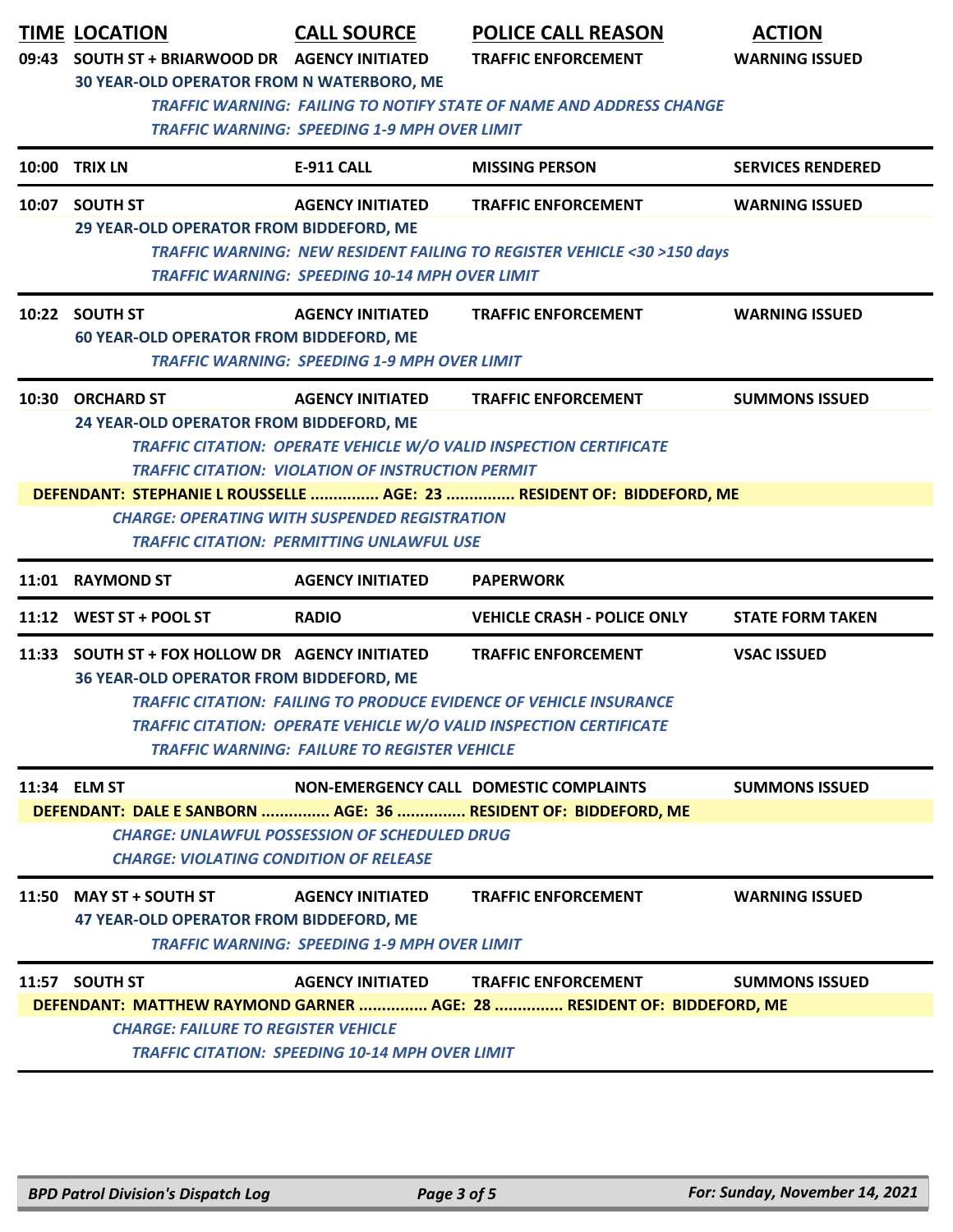|       | <b>TIME LOCATION</b><br>12:24 SOUTH ST                                                                                                            | <b>CALL SOURCE</b><br><b>AGENCY INITIATED</b>                 | <b>POLICE CALL REASON</b><br><b>TRAFFIC ENFORCEMENT</b>                   | <b>ACTION</b><br><b>WARNING ISSUED</b> |  |  |
|-------|---------------------------------------------------------------------------------------------------------------------------------------------------|---------------------------------------------------------------|---------------------------------------------------------------------------|----------------------------------------|--|--|
|       | 36 YEAR-OLD OPERATOR FROM BIDDEFORD, ME                                                                                                           |                                                               |                                                                           |                                        |  |  |
|       | <b>TRAFFIC WARNING: FAILING TO NOTIFY STATE OF NAME AND ADDRESS CHANGE</b>                                                                        |                                                               |                                                                           |                                        |  |  |
|       | <b>TRAFFIC WARNING: SPEEDING 10-14 MPH OVER LIMIT</b>                                                                                             |                                                               |                                                                           |                                        |  |  |
|       | 12:33 SOUTH ST                                                                                                                                    | <b>AGENCY INITIATED</b>                                       | <b>TRAFFIC ENFORCEMENT</b>                                                | <b>VSAC ISSUED</b>                     |  |  |
|       | 55 YEAR-OLD OPERATOR FROM LYMAN, ME                                                                                                               |                                                               |                                                                           |                                        |  |  |
|       |                                                                                                                                                   |                                                               | <b>TRAFFIC CITATION: FAILING TO PRODUCE EVIDENCE OF VEHICLE INSURANCE</b> |                                        |  |  |
|       | <b>TRAFFIC WARNING: FAILING TO CARRY VEHICLE REGISTRATION</b>                                                                                     |                                                               |                                                                           |                                        |  |  |
|       | <b>TRAFFIC WARNING: SPEEDING 10-14 MPH OVER LIMIT</b>                                                                                             |                                                               |                                                                           |                                        |  |  |
| 12:37 | <b>NEWTOWN RD</b>                                                                                                                                 | <b>E-911 CALL</b>                                             | <b>VEHICLE CRASH - POLICE ONLY</b>                                        | <b>STATE FORM TAKEN</b>                |  |  |
| 12:47 | <b>SOUTH ST</b>                                                                                                                                   | <b>AGENCY INITIATED</b>                                       | <b>TRAFFIC ENFORCEMENT</b>                                                | <b>WARNING ISSUED</b>                  |  |  |
|       | 29 YEAR-OLD OPERATOR FROM NORTH WATERBORO, ME                                                                                                     |                                                               |                                                                           |                                        |  |  |
|       |                                                                                                                                                   |                                                               | TRAFFIC WARNING: OPERATE VEHICLE W/O VALID INSPECTION CERTIFICATE         |                                        |  |  |
|       |                                                                                                                                                   | <b>TRAFFIC WARNING: SPEEDING 10-14 MPH OVER LIMIT</b>         |                                                                           |                                        |  |  |
|       | 12:58 SOUTH ST                                                                                                                                    | <b>AGENCY INITIATED</b>                                       | <b>TRAFFIC ENFORCEMENT</b>                                                | <b>VSAC ISSUED</b>                     |  |  |
|       | 55 YEAR-OLD OPERATOR FROM PORTLAND, ME                                                                                                            |                                                               |                                                                           |                                        |  |  |
|       |                                                                                                                                                   | <b>TRAFFIC WARNING: FAILING TO CARRY VEHICLE REGISTRATION</b> | <b>TRAFFIC CITATION: FAILING TO PRODUCE EVIDENCE OF VEHICLE INSURANCE</b> |                                        |  |  |
|       |                                                                                                                                                   | <b>TRAFFIC WARNING: SPEEDING 10-14 MPH OVER LIMIT</b>         |                                                                           |                                        |  |  |
|       | 13:01 ALFRED ST                                                                                                                                   | <b>E-911 CALL</b>                                             | <b>SUSPICION</b>                                                          | <b>SERVICES RENDERED</b>               |  |  |
|       |                                                                                                                                                   |                                                               |                                                                           |                                        |  |  |
|       | 13:21 WEST ST                                                                                                                                     | <b>AGENCY INITIATED</b>                                       | <b>TRAFFIC ENFORCEMENT</b>                                                | <b>WARNING ISSUED</b>                  |  |  |
|       | 76 YEAR-OLD OPERATOR FROM OLD ORCHARD BEACH, ME                                                                                                   | <b>TRAFFIC WARNING: SPEEDING 1-9 MPH OVER LIMIT</b>           |                                                                           |                                        |  |  |
|       |                                                                                                                                                   |                                                               |                                                                           |                                        |  |  |
|       | 13:21 BRADBURY ST                                                                                                                                 | <b>E-911 CALL</b>                                             | <b>SUSPICION</b>                                                          | <b>GONE ON ARRIVAL</b>                 |  |  |
| 13:25 | <b>ELM ST</b>                                                                                                                                     | <b>E-911 CALL</b>                                             | <b>DOMESTIC COMPLAINTS</b>                                                | <b>REPORT TAKEN</b>                    |  |  |
| 13:38 | <b>SOUTH ST</b>                                                                                                                                   | <b>NON-EMERGENCY CALL SUSPICION</b>                           |                                                                           | <b>WARNING ISSUED</b>                  |  |  |
| 13:40 | <b>MAY ST + PARE ST</b>                                                                                                                           | <b>AGENCY INITIATED</b>                                       | <b>TRAFFIC ENFORCEMENT</b>                                                | <b>WARNING ISSUED</b>                  |  |  |
|       | 39 YEAR-OLD OPERATOR FROM BIDDEFORD, ME                                                                                                           |                                                               |                                                                           |                                        |  |  |
|       | <b>TRAFFIC WARNING: FAILING TO OBTAIN DRIVERS LICENSE</b><br><b>TRAFFIC WARNING: NEW RESIDENT FAILING TO REGISTER VEHICLE &lt;30 &gt;150 days</b> |                                                               |                                                                           |                                        |  |  |
|       | <b>TRAFFIC WARNING: SPEEDING 10-14 MPH OVER LIMIT</b>                                                                                             |                                                               |                                                                           |                                        |  |  |
|       |                                                                                                                                                   |                                                               |                                                                           |                                        |  |  |
| 14:10 | <b>SOUTH ST + ELM ST</b>                                                                                                                          | NON-EMERGENCY CALL PARKING COMPLAINT                          |                                                                           | <b>GONE ON ARRIVAL</b>                 |  |  |
| 14:10 | <b>ELM ST</b>                                                                                                                                     |                                                               | NON-EMERGENCY CALL MOTOR VEHICLE THEFT                                    | <b>REPORT TAKEN</b>                    |  |  |
| 14:21 | <b>ALFRED ST</b>                                                                                                                                  | <b>RADIO</b>                                                  | <b>CODES ENFORCEMENT</b>                                                  | <b>SERVICES RENDERED</b>               |  |  |
| 14:33 | <b>WEST ST</b>                                                                                                                                    | <b>AGENCY INITIATED</b>                                       | <b>TRAFFIC ENFORCEMENT</b>                                                | <b>WARNING ISSUED</b>                  |  |  |
|       | 29 YEAR-OLD OPERATOR FROM SCARBOROUGH, ME<br><b>TRAFFIC WARNING: SPEEDING 10-14 MPH OVER LIMIT</b>                                                |                                                               |                                                                           |                                        |  |  |
|       | 14:35 PIKE ST                                                                                                                                     | E-911 CALL                                                    | <b>DISTURBANCE / NOISE</b>                                                | <b>WARNING ISSUED</b>                  |  |  |
|       |                                                                                                                                                   |                                                               |                                                                           |                                        |  |  |
|       | <b>BPD Patrol Division's Dispatch Log</b>                                                                                                         | Page 4 of 5                                                   |                                                                           | For: Sunday, November 14, 2021         |  |  |